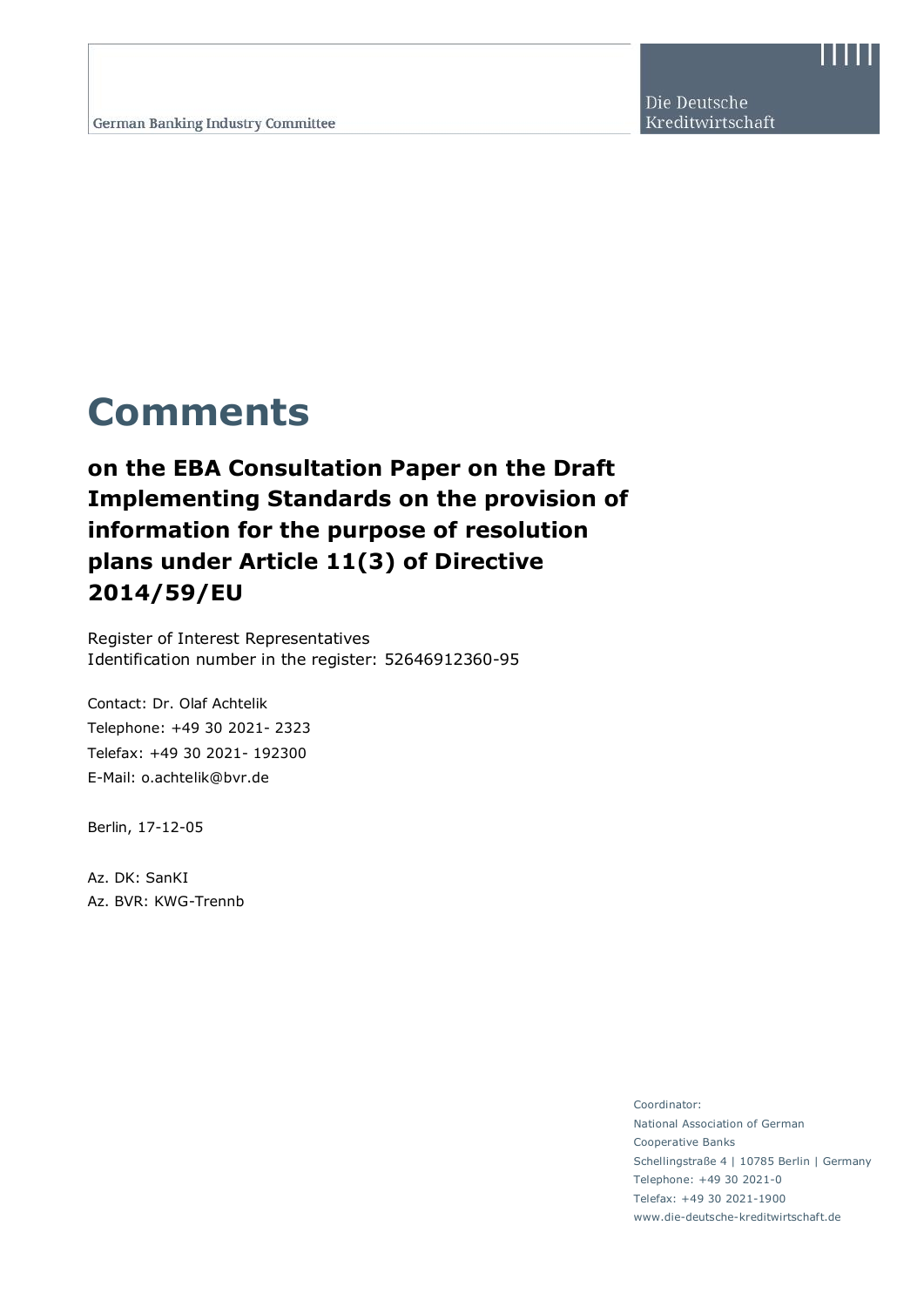### **I. Basic comments**

The volume and frequency of data requests by the regulatory and resolution authorities has generally increased strongly over the last few years. Against this background, we welcome the EBA's contribution to standardising the existing inquiry standards/templates. This applies particularly to the templates under discussion here, the content of which has changed considerably in each of the last two data requests by the Single Resolution Board (SRB). The overriding principle should, furthermore, be to ensure that data for the EBA is not duplicated and/or collected from the institutions with other breakdowns and/or on other reporting/reference dates. With regard to portfolio data in particular, information is requested from the resolution and regulatory authorities multiple times per year and with different templates, which means considerable effort for the institutions each time.

We would, furthermore, like to see that at the end of the consultation the templates have reached a degree of finalization such as requires no permanent amendments/adjustments, as this calls for considerable additional effort by the institutions (programming, plausibility checks, manual amendments/adjustments etc.…). Desirable would be, moreover, that the national competent resolution authorities go along with the content of the templates and do not demand even more additional information. This would help to ensure a "level-playing-field" / fair competitive environment too.

After the consultation draft, the revised templates should be used for the first time in 2019 (data as at reporting date 31 December 2018). In this regard, we would welcome it if the completion of the templates due in 2019 (e.g., "IV, Section 3 - Critical counterparties (Material hedges)", "VI Pledged Collateral", "XI Authorities", "XII Legal impacts of resolution") were to be dropped already in 2018.

In general, we would like to emphasize the legal context in which the templates have to be seen: EBA rightly mentions in marginal number 2, that Art. 11 of the BRRD empowers resolution authorities to require institutions to cooperate as much as necessary to draw up resolution plans. For this purpose, the BRRD mentions a minimum list of information items the authorities may request and mandates EBA to develop an implementing technical standard. Consequently, institutions are only bound to report via EBA templates if the resolution authority has demanded cooperation (i.e. reporting) according to Art. 11 BRRD. Or put another way, the decision whether an institution has to use the EBA templates or not rests on the respective resolution authority exclusively.

In addition, we have the following basic comments:

### **1. Definition of minimum requirements for reporting**

We basically welcome the setting of uniform standards for the reporting of resolution planning. Here, we should bear in mind that the technical implementation of regulatory reporting requirements triggers complex project activity and need adequate lead time. For the institutions it is therefore of great importance to get planning security regarding the requirements and concrete reporting templates.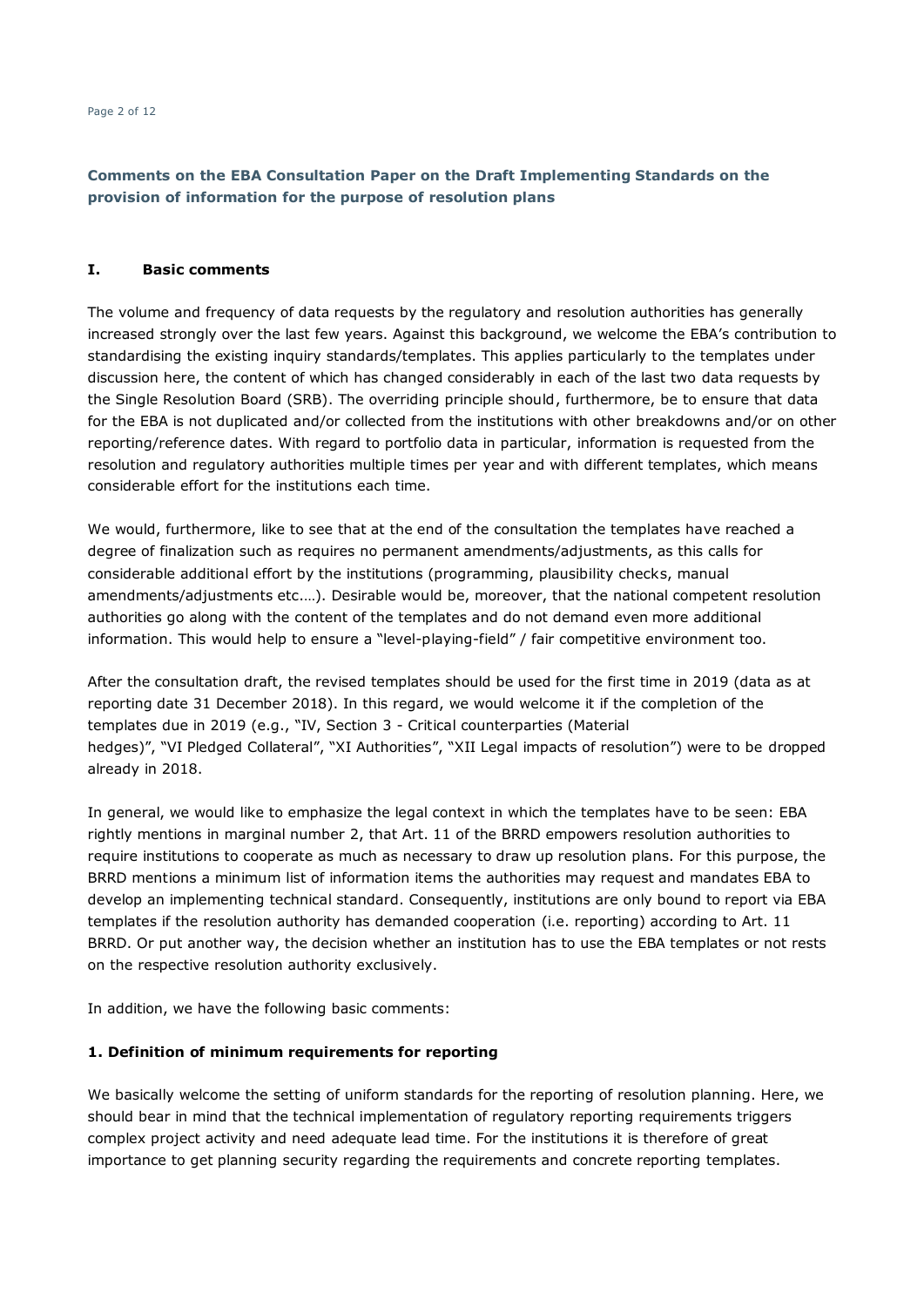In the current draft ITS, the individual resolution authorities are granted a high degree of freedom in establishing their own reporting structures. Hence it cannot be excluded that, based on the minimum standards, each authority will carry out an additional interpretation of its own. In the past, this could already be seen in the individual templates developed by the SRB for Liability Structure, Critical Functions and FMI. These continue to deviate considerably from the standards currently defined by the EBA.

We likewise advocate the planned approach to the further development of the reporting infrastructure in an .xbrl reporting system. For this, however, agreement should initially be reached with the SRB, which is also aiming at the introduction of its own reporting structures in .xbrl. This parallel approach leads to an avoidable establishment of double structures both for the banks and the regulator.

We would therefore like to propose that the initiatives of the EBA, the national resolution authorities and the SRB be pooled for those institutions under the direct responsibility of the SRB and transferred to a standardized binding European reporting system for resolution planning. With regard to the scope/size of reports to be periodically submitted by institutions directly covered by the SRB, this should be geared to the maximum of the necessary requirements. The Liability Structure, for example, should technically and technical-content-wise be geared 1:1 to the SRB's reporting templates/correspond with them. The principle of proportionality can also be adhered to in the definition of a maximum scope of regular reporting requirements for institutions falling within the direct competence of the SRB by giving the national authorities decision-making leeway to individually reduce the size of the forms to be submitted by the institutions. For example, as part of the presentation of its MREL approach for 2016, the SRB had already announced in mid-February 2017 that a bail-in would not constitute the preferred resolution instrument for promotional banks. In addition, as part of its consultation paper on simplified obligations for recovery and resolution planning introduced at the beginning May 2017 (EBA/CP/2017/05), the EBA stated that any failure of institutions that have been subject to an orderly winding-up process and of promotional banks would have no significant negative effects on financial markets, other institutions or funding conditions.

The laying down of the maximum extent of possible reporting requirements for institutions falling within the direct responsibility of the SRB is also necessary to enable banks to continue using standard reporting software. A reporting volume defined in an ITS can be implemented as part of a standard software package. In the case of highly divergent requirements (depending on the competent resolution authority, the size of the institution or other particularities), software providers will no longer implement them; the institutions will consequently be obliged to implement their own solutions in full or in part for reports deviating from the scope of the ITS. This would lead to increased implementation and maintenance expense.

On the whole, in the case of a divergent approach for institutions falling within the direct competence of the SRB, we see the risk of a permanently fragmented reporting environment within the EU. Such a development is at odds with the clearly articulated objective of creating uniform and comparable European requirements.

For institutions for which the resolution authorities themselves come to the conclusion that they will not be resolved, regulatory data for analysis that the resolution authorities can also retrieve directly from the regulatory authorities should suffice. In this way, proportionality aspects – by which, as we know, the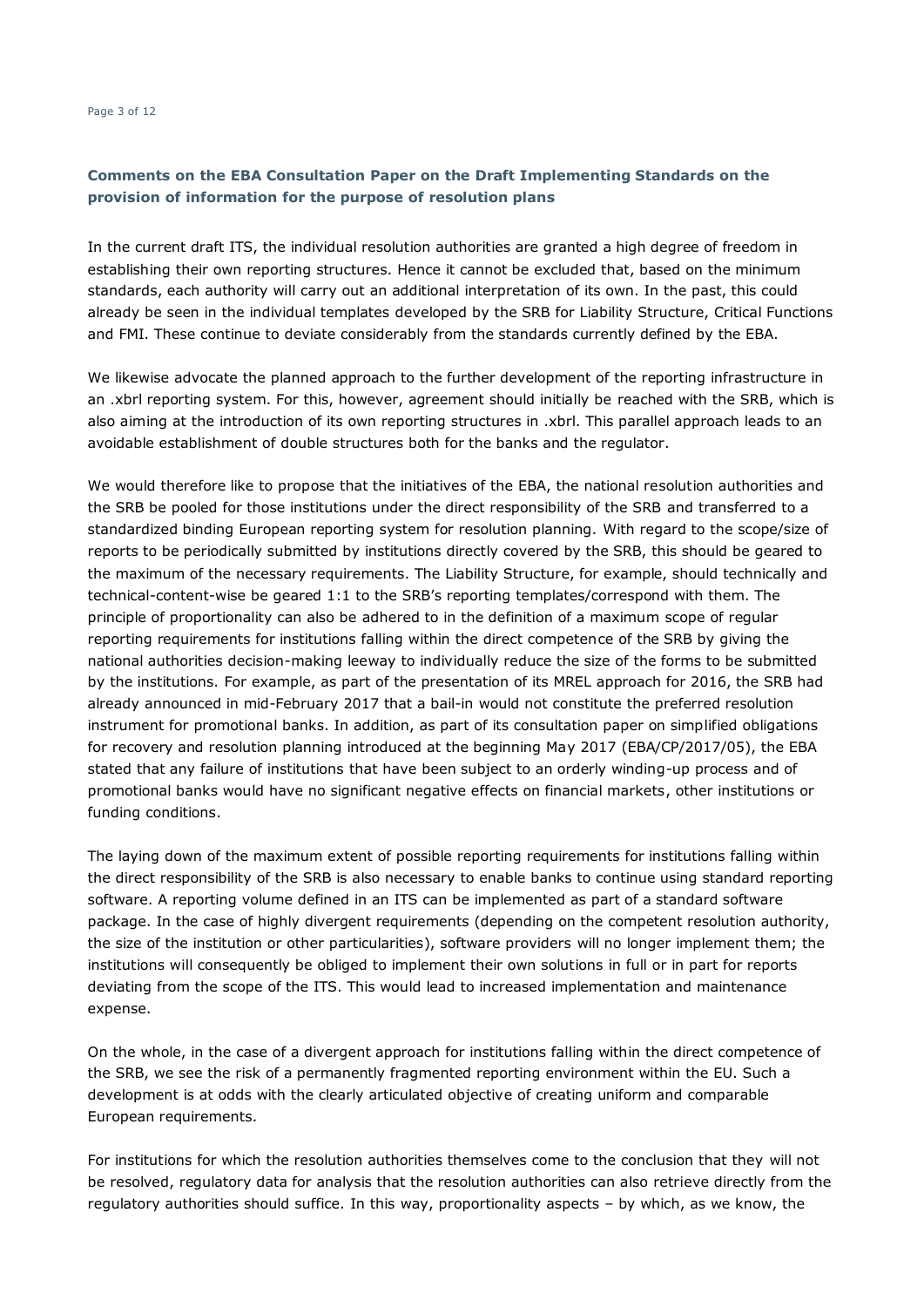EBA draft lays particularly great store - are to be exploited as far as possible. In any case, these comprehensive reporting forms are on grounds of proportionality completely inappropriate and unreasonable for these institutions. Accordingly, Art. 11 BRRD empowers resolution authorities to require institutions to report needed information items – or by implication to refrain from doing so.

# **2. Re Art. 4 "Level of application" and re notes 24 and 25: reports at the level of a resolution group differing from a regulatory consolidation group**

We recognise the necessity of resolution groups differing from regulatory consolidation groups as part of MPE strategies, particularly when parts of an institution's group are domiciled in other countries that are not part of the SSM. According to Art. 4 no. 2 of the ITS (draft), in these cases, the templates "Liability Structure" and "Own Funds" are to be submitted by the EU parent institution at consolidated or partconsolidated level for the resolution entity.

While the explanations for the ITS (draft) in Annex II for individual institutions that are exempted from certain regulatory requirements ("waiver") stipulate that details may be omitted or group amounts/contributions used the approach for resolution groups differing from regulatory consolidation groups is, in our opinion, not clearly delineated in the explanatory notes. We suggest the inclusion of additional provisions that clarify that even with a differing resolution group the calculation of own funds/own funds requirements or a leverage ratio is not expected at this level for the resolution group.

Such requirements would neither constitute a prudent basis for the establishment of the MREL requirements nor would a valid evaluation be doable at reasonable cost.

We would like to illustrate our thoughts using an example (see attachment). Here, we are assuming a regulatory group of institutions, consisting of the EU parent institution A, the EU subsidiary B and the subsidiary C domiciled outside the banking union. The resolution group should comprise only the parent institution A and the subsidiary institution B. Institution C constitutes a separate resolution entity for which a minimum MREL requirement is to be fulfilled pursuant to national law. (Instead of a solo/individual institution C, C could also be the parent institution of a resolution entity.)

When the MREL minimum requirement is set by the resolution authority, there is differentiation between loss cover and recapitalisation. Even if institution C does not belong to the resolution group, then in the event of a bail-in being initiated at the EU parent institution A, however, the available group own funds are applied to cover the risks of all group institutions, i.e., even for the non-resolution-group member institution C. In this regard, it would not be appropriate to use only the resolution group as a basis for loss cover and to ignore a part of group own funds or risk assets.

With the recapitalisation requirement, on the other hand, one should take into account that as part of a bail-in at the EU parent institution A there is no recapitalisation required for subsidiary C, since C does not belong to the resolution group for which the bail-in was initiated. Here, for the calculation of the recapitalisation amount of the resolution group a reduction in the exposure positions pursuant to Art. 92(3) CRR of the consolidated amount as shown in the CoRep template C06.02 would be appropriate.

In this regard, there is, based on our evaluation, no need to maintain/observe regulatory requirements for the deviant resolution entity and to set up separate reporting at the sub-group level of the resolution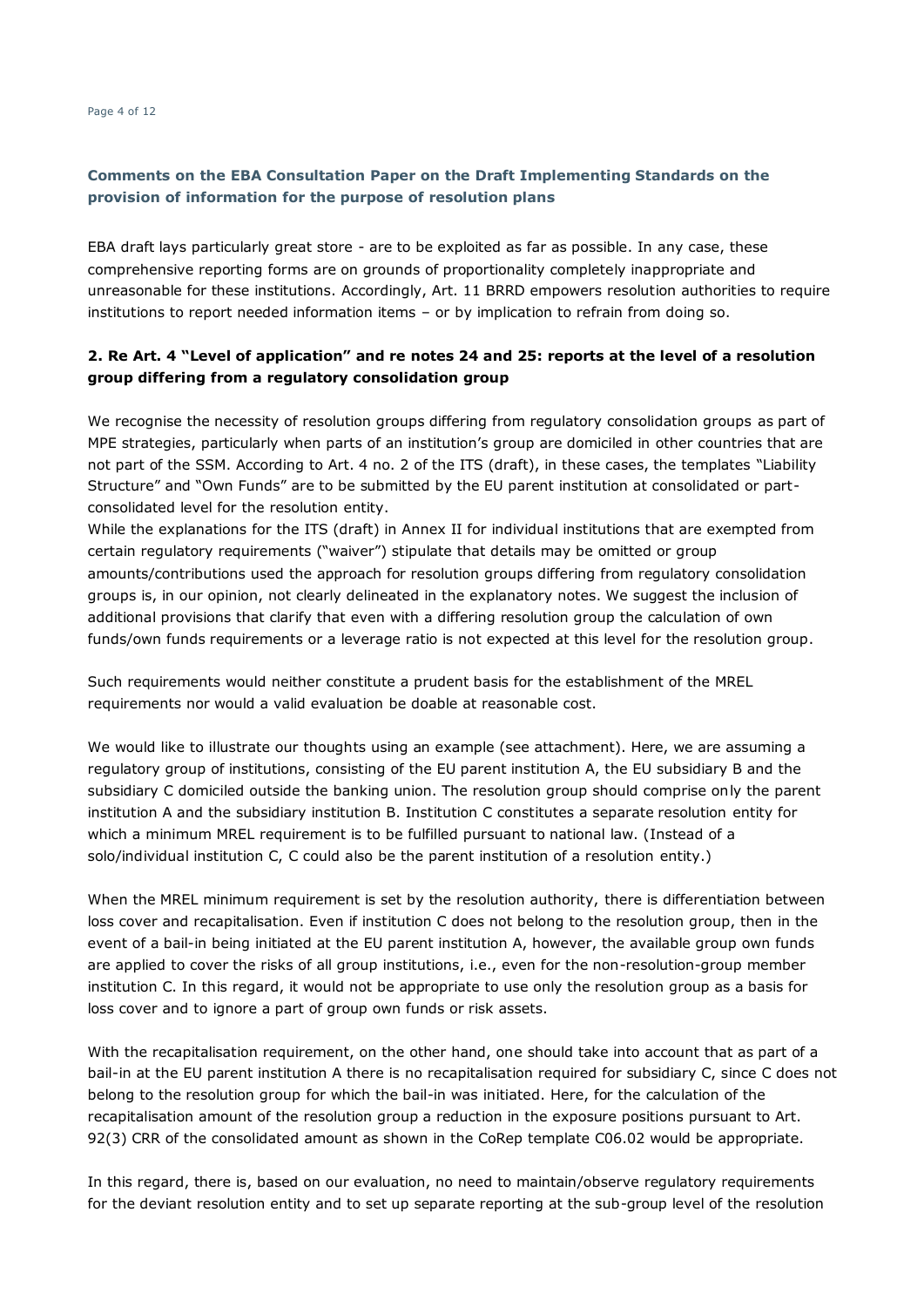Page 5 of 12

# **Comments on the EBA Consultation Paper on the Draft Implementing Standards on the provision of information for the purpose of resolution plans**

group. Should the calculation of own funds requirements and Leverage Ratio actually be deemed necessary at the level of the resolution entity, the procedures/methods for determining these regulatory requirements must be taken into account in the ITS. This applies particularly to the methodology as to how the institutions not included in the resolution group should be deconsolidated or how the claims/receivables and liabilities from/to resolution entity C are to be treated within this framework.

All in all, it is, in our view, neither necessary nor expedient for the calculation of a minimum MREL requirement for a resolution group falling within the scope of the ITS (draft) to calculate additional regulatory requirements for this resolution group or to set up a resolution reporting system for this group. This should be clarified in the ITS (draft).

The problem is illustrated in the diagram below:

# **INFORMATION ON ON- AND OFF-BALANCE SHEET ITEMS**

Overall problem regarding the availability of data:



# Reporting levels: Regulatory vs. Resolution Group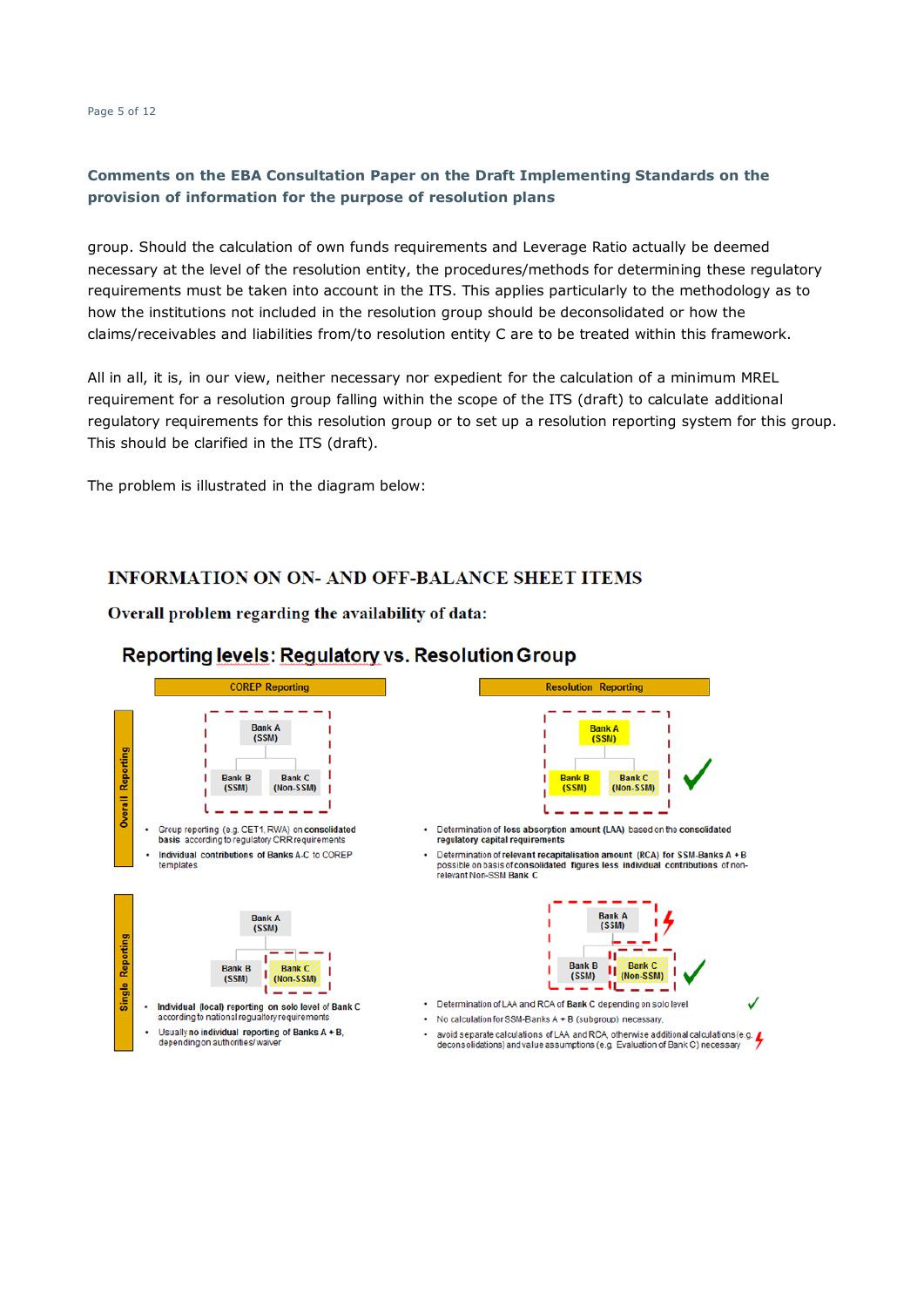Page 6 of 12

**Comments on the EBA Consultation Paper on the Draft Implementing Standards on the provision of information for the purpose of resolution plans**

# **Question 1: Would the envisaged remittance date (31 May to be progressively advanced to 31 March) be appropriate for all templates? If not, please justify your answer and indicate, template by template, the alternative remittance date you would suggest.**

According to the regulation (EU) 2015/534 of the European Central Bank dated 17 March 2015 on reporting of supervisory financial information (ECB/2015/13), the national competent authorities (NCAs) are, for significant supervised entities that are part of a significant supervised group, obliged to report final FINREP data by the close of business of the  $55<sup>th</sup>$  day after the reporting/refence date. For this, the NCAs set the date as of which the supervised entities have to report the supervisory financial information so that the NCAs can meet these deadlines. This generally means that a first report by an institution of its preceding year's figures is made by mid-February and the final report accordingly subsequent to, if need be after, a concluding discussion with the regulator. In addition, reporting dates for annual financial statements must be observed (as a rule March/April).

A final/definitive data base for the completion of the templates is thus not available until late. Further analyses must be conducted on this data base, which is extended in part by quantitative and qualitative information, as the required data cannot be derived entirely from the data in the annual financial statements. For this purpose, a separate data system must be set up in parts. Between the individual templates there are interdependencies that must be observed when filling them in. In our view, a concurrent overall report of all templates would make sense. The reporting/refence date should therefore not be brought forward.

As reporting/refence dates, furthermore, those from the FinRep and CoRep returns should be used a basis. Here, the reporting dates should at all events be subordinated to those in the FinRep and CoRep returns.

# **Question 2: Are there any technical obstacles or inconsistencies in the template 'R 01.00 - Organisational structure (R-ORG)' which would prevent you from, or make it disproportionate for you, to report the information required thereby?**

The details of a Waiver (Art. 7 CRR) in column 070 should, in our opinion, mean that in the event of a confirmation of the Waiver also columns 080 – 130 do not have to be completed by these institutions.

**Question 3: Are there any technical obstacles or inconsistencies in the second block of templates (R 02.00 - Liability Structure (R-LIAB), R 03.00 - Own funds (R-OWN), R 04.00 - Intragroup financial inter-connections (R-IFC), major counterparties, R 06.00 - Deposit insurance (R-DIS)) which would prevent you or make it disproportionate for you to report the information required thereby?**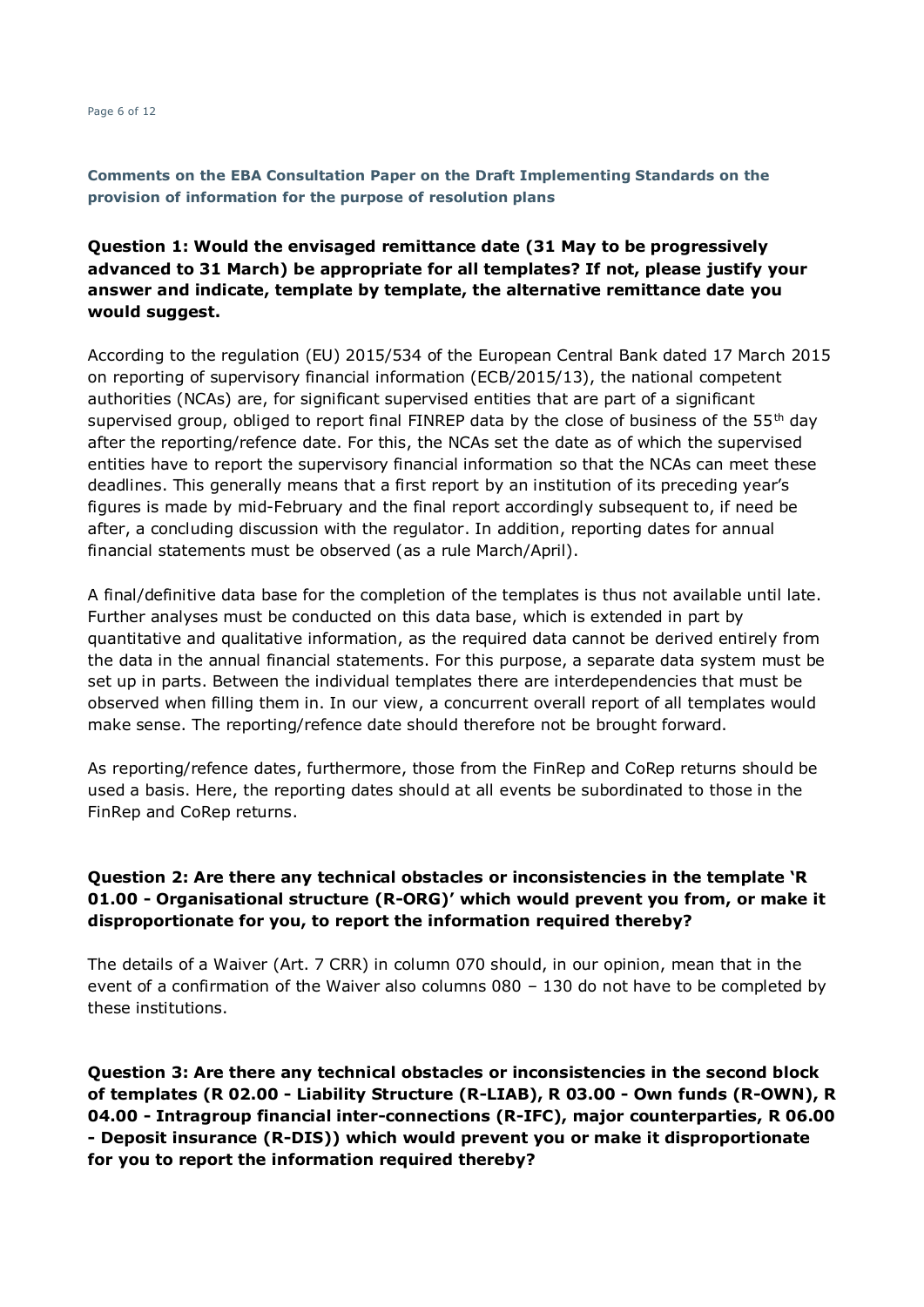#### Page 7 of 12

# **Comments on the EBA Consultation Paper on the Draft Implementing Standards on the provision of information for the purpose of resolution plans**

Basically, the same applies here too: there must be sufficient time to derive the data (see also our answers to question no. 5). In addition, it should be ensured in particular that the "parent waiver" from the COREP return is valid for the MREL report too. From a superordinate perspective, we can say that a number of components of the second block (particularly the template "Liability Structure") as part of the annual Liability Data Template (LDT) are to a greater extent concretised by the Single Resolution Board (SRB). Accordingly, here, particular attention should be paid so that this does not result in duplicative reporting and/or returns with differing content (e.g., as a result of other cluster formations etc...) for the institutions (concrete example: the accounting standard used a s basis for MREL data at single-institution level should be identical with that of the report to the SRB).

With regard to the new template for deposit insurance, the name of the institutional protection scheme has to be given in reporting field 050. According to the explanations for this reporting field, this involves institutional protection schemes pursuant to Art. 113 (7) CRR. Refence to deposit protection, however, is made only via institutional protection schemes pursuant to Art. 1 (2) c) Directive 2014/49/EU (DGS Directive). Presumably this therefore means such institutional protection schemes. Institutional protection schemes recognised pursuant to Art. 113 (7) CRR can exist on a voluntary basis too and detached from the obligations of the DGS Directive.

**Question 4: Are there any technical obstacles or inconsistencies in the third block of templates (critical functions and core business lines, R 08.00 - Critical services (R-SERV), FMI services, critical information systems) which would prevent you or make it disproportionate for you to report the information required thereby?**

# **I. Critical functions and core business lines**

Generally, the term "critical function" in resolution planning should not differ from the terminology in recovery planning. This should be in the interests of the authorities involved too. However, on the basis of the data requested in the template for "critical function", this is unfortunately not the case.

# **1. Critically assessment of economic functions**

The proposed level of analysis alongside legal entities and across geographic areas (countries?) seems not to be practicable and reasonable. The criticality assessments should be performed for material legal entities and mapped solely to their key regional market.

According to the consultation draft, a critical function per country must be entered in the section "Criticality assessment of economic functions". This does not include any details according to which criteria the geographic distribution is to be represented. A more detailed geographic distribution means considerably more effort for the institutions. From a FINREP perspective, a breakdown only according to domicile of the counterparty would be feasible. This should be stated clearly in the ITS.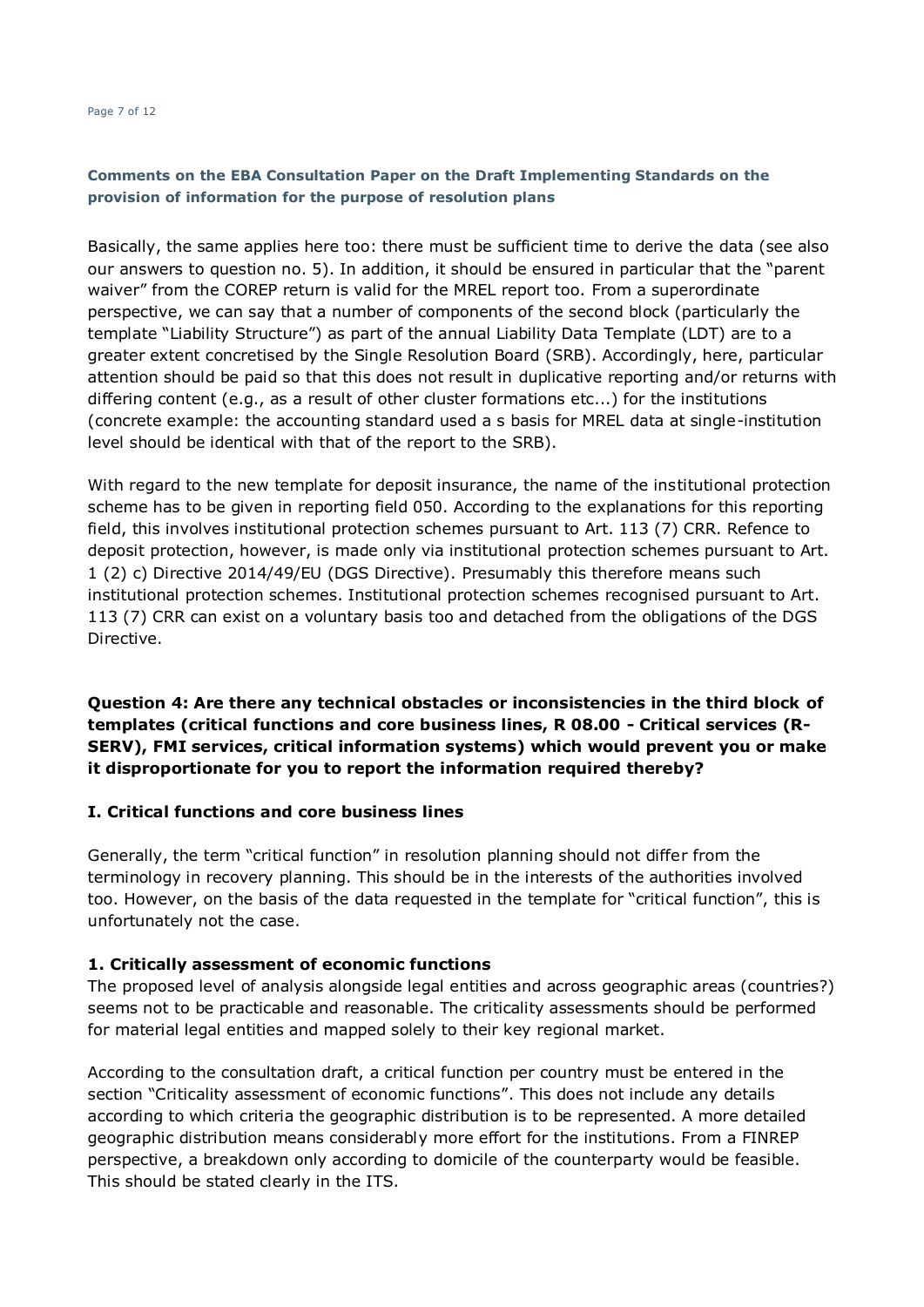#### Page 8 of 12

# **Comments on the EBA Consultation Paper on the Draft Implementing Standards on the provision of information for the purpose of resolution plans**

For the assessment on "critical function" in relation to market shares in individual countries requested in the template there is often no solid numerical data, but only an internal expert's estimate. Because of this, the assessment of the "critical function" for the template will at times become very subjective. The relevant market size for the calculation of market share should therefore be fixed centrally. As a matter of proportionality, the scope of the template should be limited to member states in which banks do a minimum volume of business. Where it is obvious that the banks' business volume (or any other criteria) in a member state is so negligible that the bank does not perform a critical function, the bank should not be obliged to fill in the template. Such a data request would pose a disproportionate administrative burden to banks while at the same time the resolution authorities would not gain any relevant insight from such an exercise. In our view, a country breakdown would therefore make sense only if the market share exceeded a threshold that constituted a materiality threshold for that market (suggestion: >20% of a country's market share).

Besides, there might be difficulties to allocate cross-border activities to certain member states, e.g. if domestic clients are doing business abroad in other European member states. Furthermore, booking locations might be in other member states than where the actual business is done.

Ultimately, the template can be filled in only on the basis of the filed FINREP counterparties. In this connection, a number questions already arise for us on the completion instructions for section 2.7.1.2 Economic functions. We ask that the following issues be clarified/concretised in the final ITS:

(1) Deposits: "It does not include borrowing from other financial intermediaries, which is dealt with separately in 'wholesale funding'."

"Other financial intermediaries" is translated as "übriger Finanzmittler". So far as "Other financial intermediaries" is a sub-group of "Other financial corporations", then there this no such distinction in FINREP. Conversely, the remaining part of "Other financial corporations" would have to be shown under Deposits under "Other sectors / counterparties"

(2) "Lending for house purchase" (FINREP-Table F 05.00) and the details such as SME/Non-SME (FINREP-Tables F 20.04) refer to various FINREP tables. How should this be dealt with?

(3) Capital Markets: All derivatives (i.e. also derivatives in relating to the fair value option) are shown here. Capital markets is not clearly defined; clarification wold be desirable.

# **2. Mapping of critical functions to legal entities**

Column 010: Mapping critical functions to single countries (= single country breakdown) does not seem to be either practicable or reasonable. The legal entities should be mapped solely to their key regional market (e.g. Germany). For details please refer to point 7.1. above.

# **3. Mapping of core business lines to legal entities**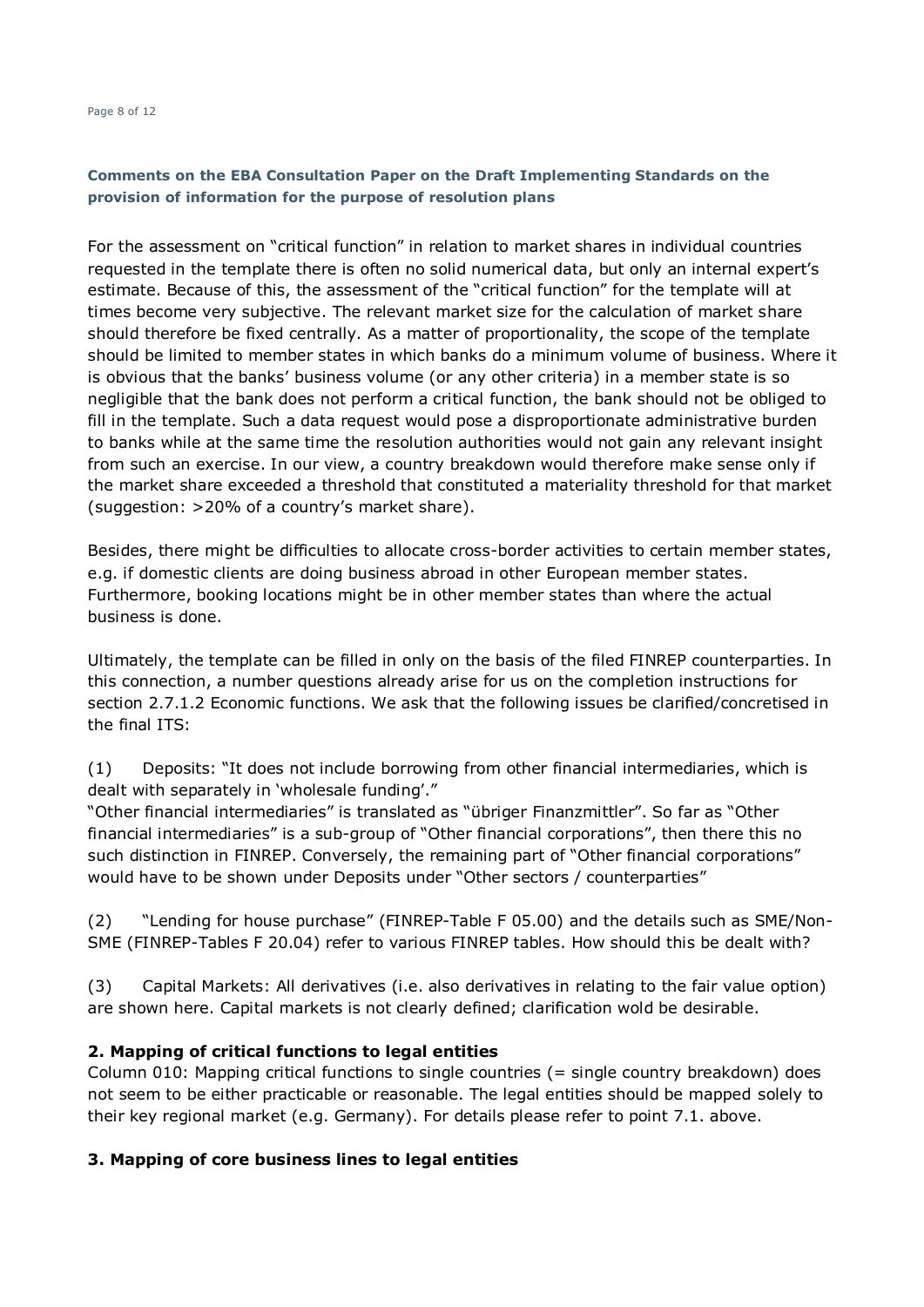Column 020: "Business Line IDs" not available. Banks are free to define their core business lines according to their specific business model and business divisions and their contribution to group performance.

It is unclear what a possible business line ID is used for and why it is necessary. Such ID would not add any additional value either to resolution planning or resolution itself.

# **4. Mapping of critical functions to core business lines**

It is unclear why this mapping is necessary at all. The other EBA templates focus mainly on critical functions, while core business lines are more or less neglected. (e.g. templates on critical services, FMI, information systems).

Furthermore, the identification of critical functions and core business lines is based on diverging concepts. (critical functions: Predefined by SRB independent from institution-specific business divisions / core business lines: Defined institution-specific according to the business model). In some cases, therefore, a mapping of critical functions to core business lines is not possible.

# Examples:

(1) "Payments services to non-MFIs" may be a critical function in a certain legal entity but may at the same time be an operational business service for two or more core business lines.

(2) "Lending to non-financial corporations – SMEs" as a critical function may be performed by more than one core business line, because the institution-specific customer segmentation does not correspond to the SME definition of SRB for critical functions.

### **II. Critical services**

It should be noted that item 110 makes detailed reference to what the legal assessment should actually take into account, including whether the relevant contract can "implicitly" be terminated or altered as a result of a resolution measure. We would not think that an analysis regarding such "implicit" rights is necessary or proportionate. In this context, we refer to Article 44 (2) (g) (ii) BRRD which excludes provisions of goods and services that are critical to the daily functioning of the operations of an institution from the application of a bail-in. Accordingly, such creditors will have no incentive at all to exercise such "implicit" rights.

# **Question 5: The reporting of FMIs and information systems is already required since 2016. In practice are you operationally able to provide such view and do you think it is necessary to set a transition period, for example to progressively build up over the course of three years a full view of the systems within groups?**

Because of the complexity of the necessary data collection and the general regular systems adjustments, it is in our view necessary to allow for a transition phase of at least 3, ideally 5 years.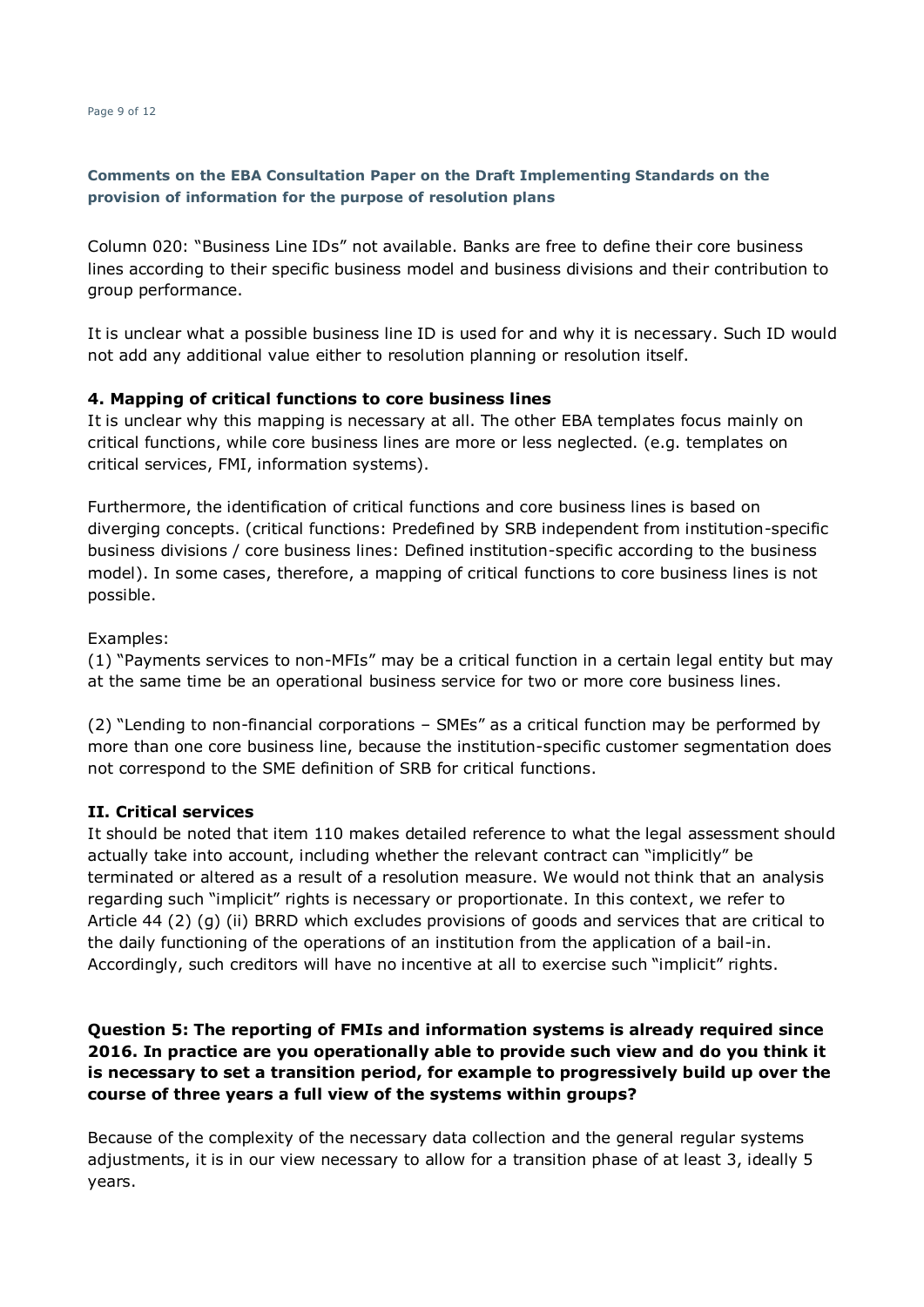The data for FMIs and Information Systems are not readily available, but must be collected in an extensive manual process covering multiple divisions within banks. A transition period of 3 years would certainly be helpful for banks to set up processes and methods to ease the collection of the relevant data. But a transition period can make sense only if definitions and requirements of the EBA and resolution authorities are transparent and understandable. If definitions (e.g. for "Information Systems"; see question 7) are not understandable, a transition period is pointless. The definitions and requirements should, moreover, not be constantly adjusted, but should be fixed for the duration of the transition period. So far, the definitions and requirements have been "moving targets".

Even more importantly, transition periods can make sense only if applied by the resolution authorities too. The FMI-Report of the SRB for 2017 considerably exceeded the EBA minimum requirements defined in the consultation, especially due to the extensive "Key metrics" section included. Especially the "Key metrics" section pose huge challenges for the banks, and the instructions were poor. If the resolution authorities considerably exceed the minimum requirements of the EBA and do not grant transition periods, a possible transition period provided for by the EBA is pointless.

# **Question 6: The reporting of FMI services and enabling services, in templates R 09.02 and R 09.03 could be facilitated if a list of typical services was included. Can you suggest such list?**

Such a list would in our opinion have to be drawn up by the competent authorities on the basis of their collective experiences/empirical values. In our view, there should be no reports from the institutions.

With the current layout and the given instructions, the templates cannot be properly filled in. The intention of the templates is not clear. The EBA must provide a list of typical services they expect. Ideally, the EBA should provide examples of what kind of services/ relationships they want to see here.

# **Question 7: Does the nomenclature of information systems in template R 10-01 - Critical Information systems (General information) (R-CIS 1) cover the various types of existing systems, and would it in your view enable the authority to properly identify systems that are key in the performance of critical functions?**

In the original ITS on information for resolution plans from 2014-2015, the EBA introduced Annex IX called "Information Systems". The instructions for template IX made reference to the Section B of the Annex to Directive 2014/59/EU and requested "[…] a detailed inventory and description of the key management information systems, including those for risk management, accounting and financial reporting […]."

Presumably, the templates R 10.01/ R 10.02 now called "Critical Information Systems" of the current consultation process represent an update of the former Annex IX. We would like to understand whether "Critical Information Systems" are synonymous with "Key Management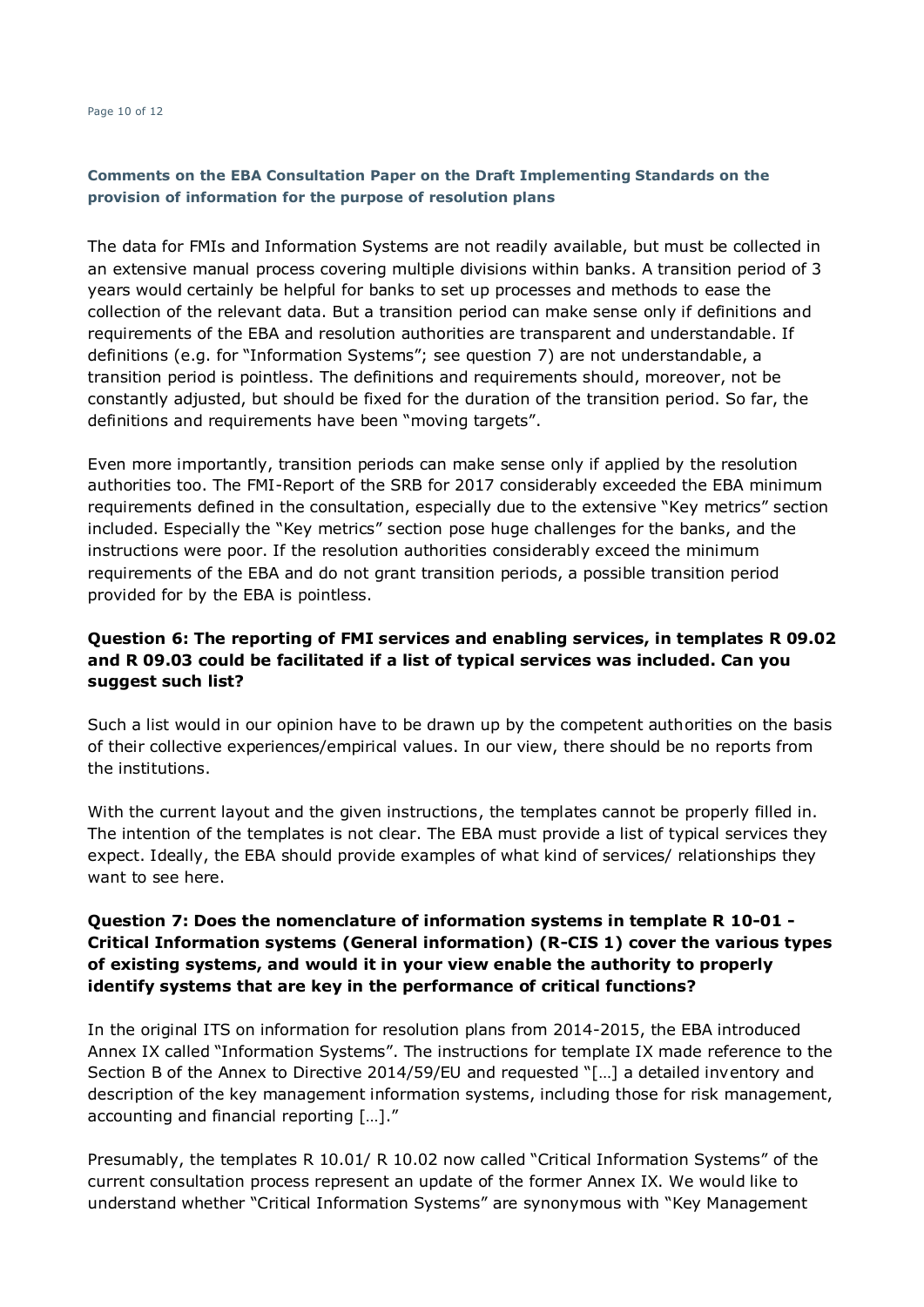#### Page 11 of 12

# **Comments on the EBA Consultation Paper on the Draft Implementing Standards on the provision of information for the purpose of resolution plans**

Information Systems" and whether the reference to Section B of the Annex to Directive 2014/59/EU is still valid? Does the focus of the templates still lie on risk management, accounting and financial reporting? The resolution authorities have to understand that "Critical Information Systems", "Key Management Information Systems" and solely "Information Systems" are not terms that are commonly used in bank practice. There is neither an industrywide standard nor a commonly accepted definition so far. The definition of "Critical Information System" in the Instructions is far too vague. In addition, it is completely unclear what the core intention of the EBA behind the two templates is. The lack of a clear-cut definition and a lacking industry standard will inevitably lead to a very heterogeneous provision of data across European banks. This cannot be in the interests of resolution authorities. The IT infrastructure of large banks consists of thousands of IT products and IT systems. These IT products often come in IT supply chains. While information for resolution purposes might be centralized in data warehouses, this information is supplied to the data warehouses by a multitude of other IT products. Without these data supplies the data warehouse would be useless or only an empty shell. Do "Critical Information Systems" only include the data warehouse or the whole IT supply chain? Furthermore, there are IT products that cannot be mapped to specific critical functions but are indispensable for bank operations and the IT infrastructure of the bank as a whole. How should these IT products be dealt with? If these IT products were to be included in the templates, the list would be quite long.

Considering current market trends (e.g. Big data, in-memory technologies), the demarcations between "Management information systems" and IT products supporting operational business become even more blurred. Thus, a differentiation in this way does not appear sustainable to us.

As the term "Information Systems" is not used in bank practice, these systems are not readily available. Rather, the identification of these systems is a manual task for thousands of IT products. The resolution authorities need to understand that this is a huge challenge for banks that will need considerable resources. Therefore, banks need concrete assistance in the following points: first, in order to perform a mapping of information systems to critical functions, the critical functions need to be stable (= no moving target). Second, banks need to better understand what the basic intention of the resolution authorities behind the templates is. What does the resolution authority want to know, what is the focus? Third, there must be a clear-cut definition and industry-wide standard for the term "Information Systems" which has to be laid down by the EBA and resolution authorities. Fourth, the EBA must clearly define the scope of "Information Systems" with regard to IT supply chains and IT products that support the IT infrastructure and bank operations as a whole and cannot be separately linked to single critical functions.

It is highly recommended that the exercise of identifying parts of the IT products and systems for resolution purposes is harmonized with similar tasks which are frequently conducted. To name just two examples, the institutions business continuity management as well as the information security management contain well-known and standard-based procedures to identify the crown jewels of the IT landscape.